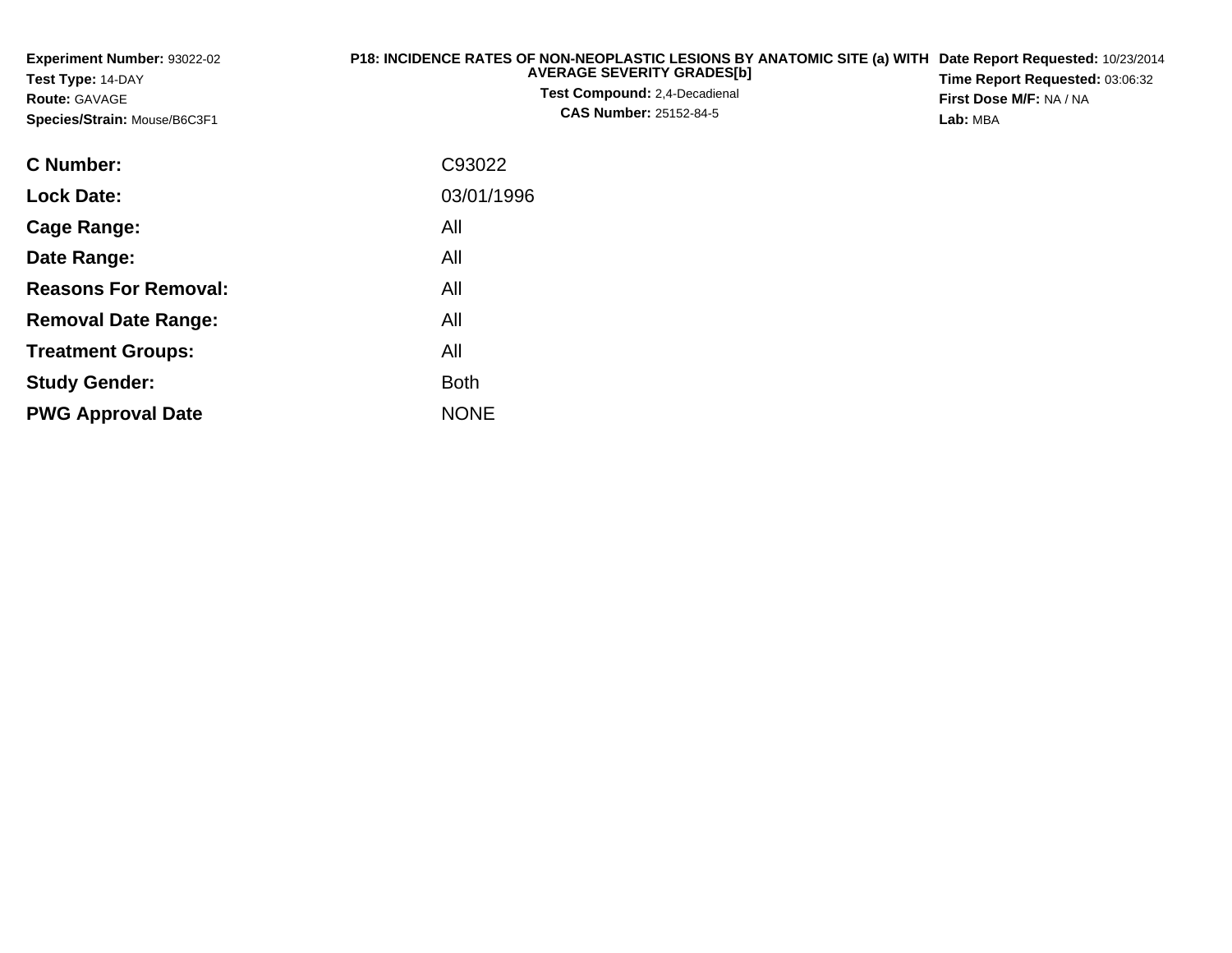| Experiment Number: 93022-02<br>Test Type: 14-DAY<br>Route: GAVAGE<br>Species/Strain: Mouse/B6C3F1 | P18: INCIDENCE RATES OF NON-NEOPLASTIC LESIONS BY ANATOMIC SITE (a) WITH Date Report Requested: 10/23/2014<br><b>AVERAGE SEVERITY GRADES[b]</b><br>Test Compound: 2,4-Decadienal<br><b>CAS Number: 25152-84-5</b> |                     |      |                 |             |           |  |                      | Time Report Requested: 03:06:32<br>First Dose M/F: NA / NA<br>Lab: MBA |                   |
|---------------------------------------------------------------------------------------------------|-------------------------------------------------------------------------------------------------------------------------------------------------------------------------------------------------------------------|---------------------|------|-----------------|-------------|-----------|--|----------------------|------------------------------------------------------------------------|-------------------|
| <b>B6C3F1 Mouse MALE</b>                                                                          | 0.0                                                                                                                                                                                                               | <b>MG/KG</b>        | 45.0 | <b>MG/KG</b>    | 133.0 MG/KG |           |  | 400.0 MG/KG          | 1200.0 MG/KG                                                           | 3600.0 MG/KG      |
| <b>Disposition Summary</b>                                                                        |                                                                                                                                                                                                                   |                     |      |                 |             |           |  |                      |                                                                        |                   |
| <b>Animals Initially In Study</b><br><b>Early Deaths</b>                                          |                                                                                                                                                                                                                   | 5                   |      | $5\phantom{.0}$ | 5           |           |  | $5\phantom{.0}$      | 5                                                                      | 5                 |
| <b>Moribund Sacrifice</b><br><b>Natural Death</b>                                                 |                                                                                                                                                                                                                   |                     |      |                 |             |           |  |                      | 1                                                                      | 3<br>$\mathbf{2}$ |
| <b>Survivors</b>                                                                                  |                                                                                                                                                                                                                   |                     |      |                 |             |           |  |                      |                                                                        |                   |
| <b>Terminal Sacrifice</b><br><b>Animals Examined Microscopically</b>                              |                                                                                                                                                                                                                   | 5<br>$5\phantom{1}$ |      | $\sqrt{5}$      |             | ${\bf 5}$ |  | $5\phantom{.0}$<br>5 | 4<br>5                                                                 | 5                 |
| <b>ALIMENTARY SYSTEM</b>                                                                          |                                                                                                                                                                                                                   |                     |      |                 |             |           |  |                      |                                                                        |                   |
| Intestine Large, Colon                                                                            |                                                                                                                                                                                                                   | (0)                 |      | (0)             | (0)         |           |  | (0)                  | (0)                                                                    | (1)               |
| Intestine Large, Rectum                                                                           |                                                                                                                                                                                                                   | (0)                 |      | (0)             | (0)         |           |  | (0)                  | (0)                                                                    | (1)               |
| Liver                                                                                             |                                                                                                                                                                                                                   | (5)                 |      | (0)             | (0)         |           |  | (0)                  | (5)                                                                    | (5)               |
| Necrosis, Focal                                                                                   |                                                                                                                                                                                                                   |                     |      |                 |             |           |  |                      | 1[1.0]                                                                 | 1[2.0]            |
| Pancreas                                                                                          |                                                                                                                                                                                                                   | (0)                 |      | (0)             | (0)         |           |  | (0)                  | (0)                                                                    | (2)               |
| Necrosis, Focal                                                                                   |                                                                                                                                                                                                                   |                     |      |                 |             |           |  |                      |                                                                        | 2[3.0]            |
| Stomach, Forestomach                                                                              |                                                                                                                                                                                                                   | (5)                 |      | (0)             | (0)         |           |  | (5)                  | (5)                                                                    | (5)               |
| Ulcer, Acute, Diffuse                                                                             |                                                                                                                                                                                                                   |                     |      |                 |             |           |  |                      |                                                                        | 5[4.0]            |
| Ulcer, Chronic Active, Focal                                                                      |                                                                                                                                                                                                                   |                     |      |                 |             |           |  |                      | 5[3.6]                                                                 |                   |
| CARDIOVASCULAR SYSTEM<br>None                                                                     |                                                                                                                                                                                                                   |                     |      |                 |             |           |  |                      |                                                                        |                   |
| <b>ENDOCRINE SYSTEM</b><br>None                                                                   |                                                                                                                                                                                                                   |                     |      |                 |             |           |  |                      |                                                                        |                   |
| <b>GENERAL BODY SYSTEM</b><br>None                                                                |                                                                                                                                                                                                                   |                     |      |                 |             |           |  |                      |                                                                        |                   |
| <b>GENITAL SYSTEM</b><br>None                                                                     |                                                                                                                                                                                                                   |                     |      |                 |             |           |  |                      |                                                                        |                   |

a - Number of animals examined microscopically at site and number of animals with lesion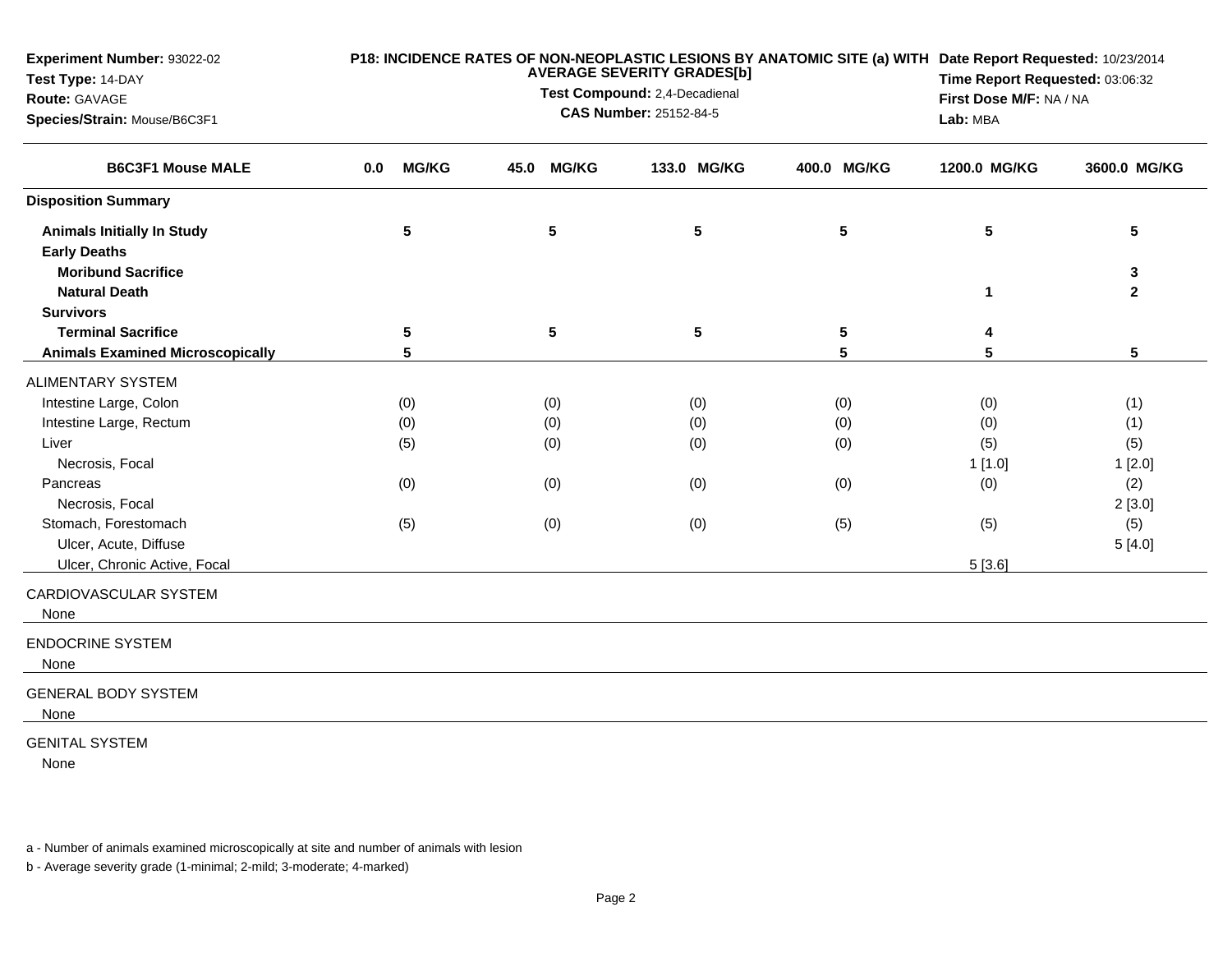| Experiment Number: 93022-02<br>Test Type: 14-DAY<br><b>Route: GAVAGE</b><br>Species/Strain: Mouse/B6C3F1 |     |              | P18: INCIDENCE RATES OF NON-NEOPLASTIC LESIONS BY ANATOMIC SITE (a) WITH Date Report Requested: 10/23/2014<br>Time Report Requested: 03:06:32<br>First Dose M/F: NA / NA<br>Lab: MBA |              |             |             |              |                         |
|----------------------------------------------------------------------------------------------------------|-----|--------------|--------------------------------------------------------------------------------------------------------------------------------------------------------------------------------------|--------------|-------------|-------------|--------------|-------------------------|
| <b>B6C3F1 Mouse MALE</b>                                                                                 | 0.0 | <b>MG/KG</b> | 45.0                                                                                                                                                                                 | <b>MG/KG</b> | 133.0 MG/KG | 400.0 MG/KG | 1200.0 MG/KG | 3600.0 MG/KG            |
| <b>HEMATOPOIETIC SYSTEM</b><br>Spleen<br>Hematopoietic Cell Proliferation<br>Necrosis, Focal             |     | (0)          |                                                                                                                                                                                      | (0)          | (0)         | (0)         | (1)          | (2)<br>1[2.0]<br>2[3.0] |
| <b>INTEGUMENTARY SYSTEM</b><br>None                                                                      |     |              |                                                                                                                                                                                      |              |             |             |              |                         |
| MUSCULOSKELETAL SYSTEM<br>None                                                                           |     |              |                                                                                                                                                                                      |              |             |             |              |                         |
| <b>NERVOUS SYSTEM</b><br>None                                                                            |     |              |                                                                                                                                                                                      |              |             |             |              |                         |
| <b>RESPIRATORY SYSTEM</b><br>None                                                                        |     |              |                                                                                                                                                                                      |              |             |             |              |                         |
| SPECIAL SENSES SYSTEM<br>None                                                                            |     |              |                                                                                                                                                                                      |              |             |             |              |                         |
| <b>URINARY SYSTEM</b><br>Kidney<br>Inflammation, Acute                                                   |     | (5)          |                                                                                                                                                                                      | (0)          | (0)         | (0)         | (5)          | (4)<br>1[4.0]           |

\*\*\*END OF MALE DATA\*\*\*

a - Number of animals examined microscopically at site and number of animals with lesion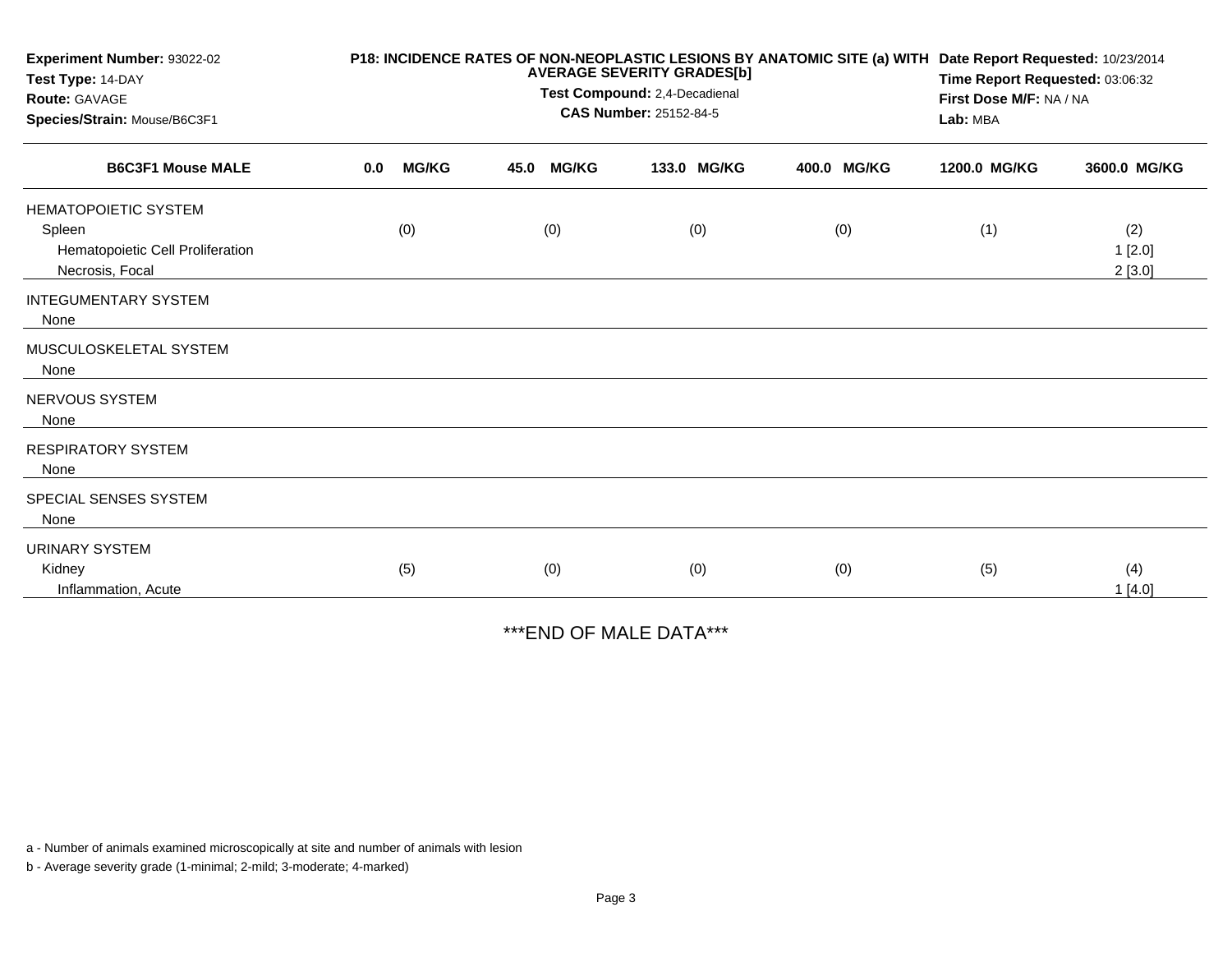| <b>Experiment Number: 93022-02</b><br>Test Type: 14-DAY<br>Route: GAVAGE<br>Species/Strain: Mouse/B6C3F1 |                     | Lab: MBA             | P18: INCIDENCE RATES OF NON-NEOPLASTIC LESIONS BY ANATOMIC SITE (a) WITH Date Report Requested: 10/23/2014<br>Time Report Requested: 03:06:32<br>First Dose M/F: NA / NA |                         |              |              |
|----------------------------------------------------------------------------------------------------------|---------------------|----------------------|--------------------------------------------------------------------------------------------------------------------------------------------------------------------------|-------------------------|--------------|--------------|
| <b>B6C3F1 Mouse FEMALE</b>                                                                               | <b>MG/KG</b><br>0.0 | <b>KG/KG</b><br>45.0 | 133.0 MG/KG                                                                                                                                                              | 400.0 MG/KG             | 1200.0 MG/KG | 3600.0 MG/KG |
| <b>Disposition Summary</b>                                                                               |                     |                      |                                                                                                                                                                          |                         |              |              |
| <b>Animals Initially In Study</b><br><b>Early Deaths</b>                                                 | 5                   | ${\bf 5}$            | 5                                                                                                                                                                        | $5\phantom{.0}$         | 5            | 5            |
| <b>Moribund Sacrifice</b><br><b>Natural Death</b>                                                        |                     |                      |                                                                                                                                                                          |                         | 1            | 3<br>2       |
| <b>Survivors</b><br><b>Terminal Sacrifice</b>                                                            | 5                   | ${\bf 5}$            | ${\bf 5}$                                                                                                                                                                | $\overline{\mathbf{5}}$ | 4            |              |
| <b>Animals Examined Microscopically</b>                                                                  | 5                   |                      |                                                                                                                                                                          | 5                       | 5            | 5            |
| <b>ALIMENTARY SYSTEM</b>                                                                                 |                     |                      |                                                                                                                                                                          |                         |              |              |
| Gallbladder                                                                                              | (0)                 | (0)                  | (0)                                                                                                                                                                      | (0)                     | (0)          | (1)          |
| Liver                                                                                                    | (5)                 | (0)                  | (0)                                                                                                                                                                      | (0)                     | (5)          | (5)          |
| Necrosis, Focal                                                                                          |                     |                      |                                                                                                                                                                          |                         | 1[3.0]       | 1[2.0]       |
| Pancreas                                                                                                 | (0)                 | (0)                  | (0)                                                                                                                                                                      | (0)                     | (1)          | (2)          |
| Necrosis, Focal                                                                                          |                     |                      |                                                                                                                                                                          |                         | 1[3.0]       | 2[3.0]       |
| Stomach, Forestomach                                                                                     | (5)                 | (0)                  | (0)                                                                                                                                                                      | (5)                     | (5)          | (5)          |
| Necrosis, Diffuse                                                                                        |                     |                      |                                                                                                                                                                          |                         |              | 3[4.0]       |
| Necrosis, Focal                                                                                          |                     |                      |                                                                                                                                                                          |                         | 1[4.0]       |              |
| Ulcer, Acute, Diffuse                                                                                    |                     |                      |                                                                                                                                                                          |                         |              | 2[4.0]       |
| Ulcer, Chronic Active, Focal                                                                             |                     |                      |                                                                                                                                                                          |                         | 4[3.8]       |              |
| CARDIOVASCULAR SYSTEM<br>None                                                                            |                     |                      |                                                                                                                                                                          |                         |              |              |
| <b>ENDOCRINE SYSTEM</b><br>None                                                                          |                     |                      |                                                                                                                                                                          |                         |              |              |
| <b>GENERAL BODY SYSTEM</b><br>None                                                                       |                     |                      |                                                                                                                                                                          |                         |              |              |
| <b>GENITAL SYSTEM</b>                                                                                    |                     |                      |                                                                                                                                                                          |                         |              |              |

a - Number of animals examined microscopically at site and number of animals with lesion